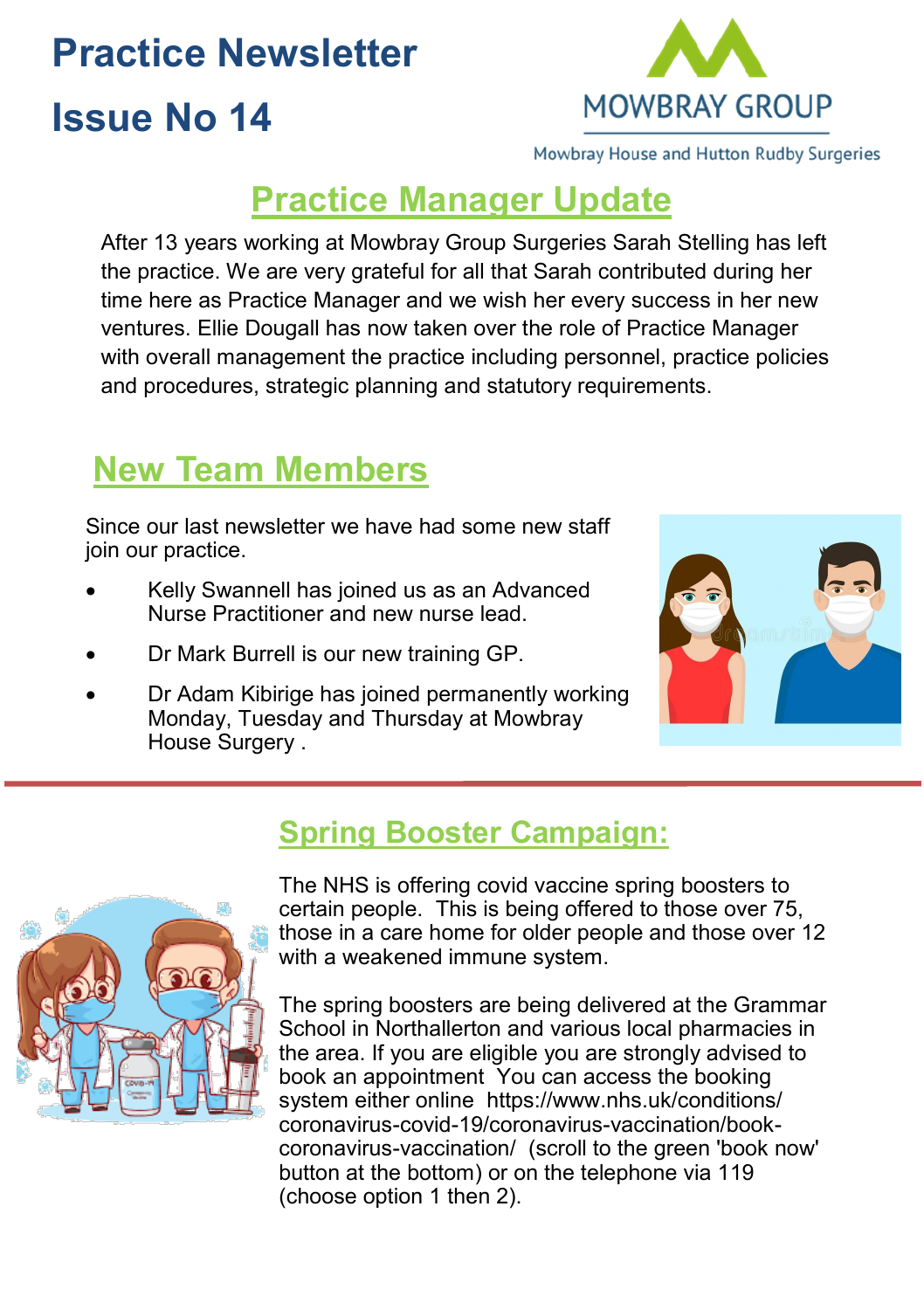## **Physio**

Lots of patients have been benefiting from our excellent in house physio service with Simon.

Remember you can book straight in to see Simon face to face, without the need to see a GP or Nurse Practitioner first. He is able to see patients who are experiencing any musculoskeletal problems, such as back/neck pain, sporting injuries, sprains, ligament damage & joint pain.

To book an appointment with Simon, please call our Reception team and ask to be booked straight in with the physiotherapist.



### **Cervical Screening**



#### We now offer the facility to book your smear test online. We have a range of appointments, during the day, early mornings, evenings, and some on a Saturday morning so we can usually find an appointment to suit you.

1 in 4 women avoid attending their smear test appointment and 1 in 3 women who don't attend are aged between 25 and 29. Try not to put off cervical screening, its one of the best ways to protect yourself from cervical cancer.



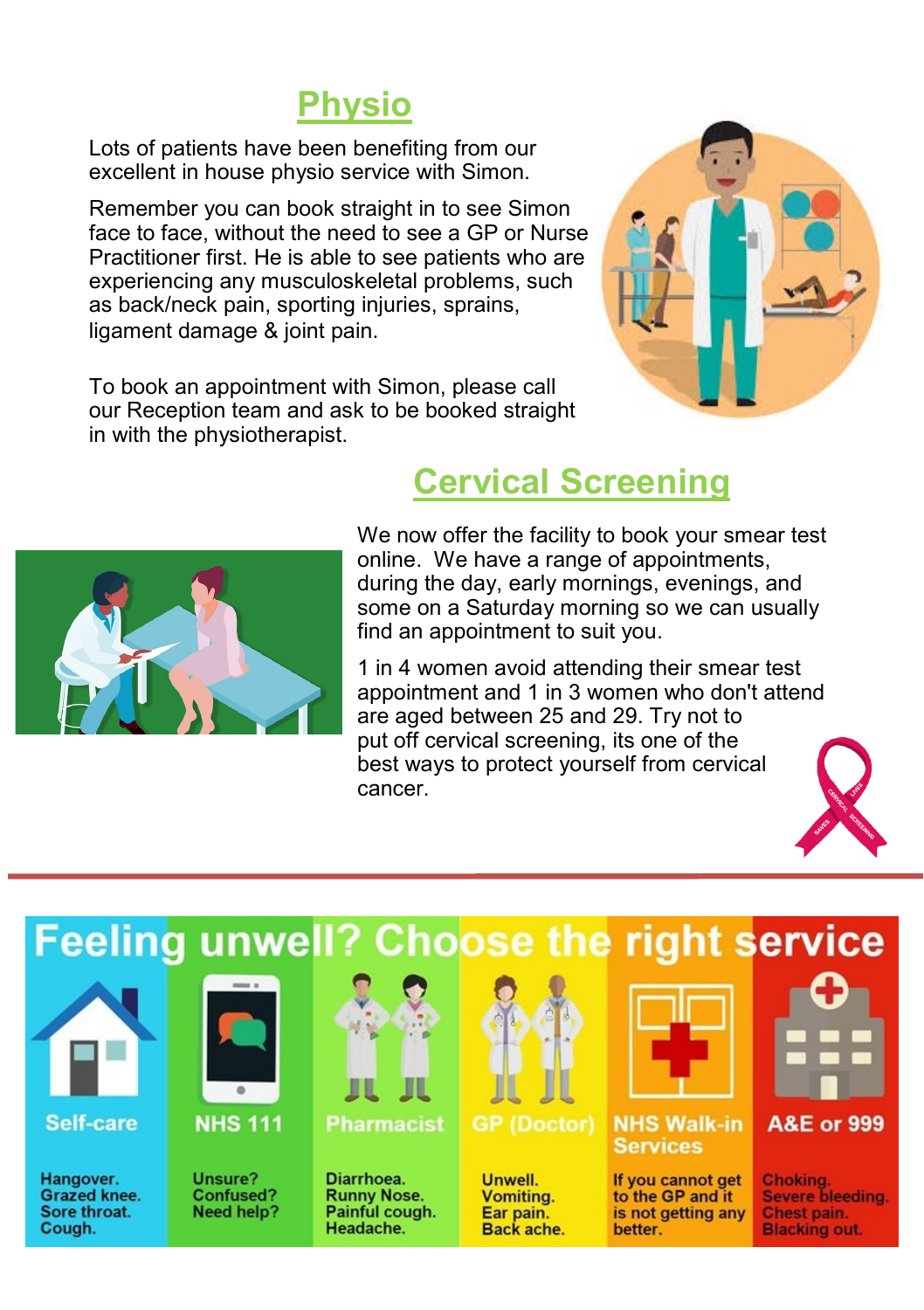## **Samples**

Reminder that patients must only drop samples off at the surgery if they have been requested by a clinician. We wont be able to accept samples that have not been requested.



#### **NHS COMMUNITY PHARMACIST CONSULTATION SERVICE**



We are now able to refer patients for a minor illness consultation to a local pharmacy of their choice.

#### **Minor ailments that can be referred via the scheme include:**

- Acne, spots and pimples
- Allergic reaction
- Ankle or foot pain or swelling
- Arm pain or swelling
- Athlete's foot
- Bites or stings, insect or spider
- Blisters
- Cold or flu
- Constipation
- Cough
- Diarrhoea
- Earache, ear discharge or ear wax
- Eye, red or irritable/sticky or watery
- Hair loss
- Headache
- Mouth ulcers
- Skin rash
- Sore throat and hoarse voice
- Toe pain or swelling
- Vaginal discharge or itching
- Vomiting

# **National Carers Week**

National Carers week is 6th –12th June.

Are you a carer for a family member, friend, or neighbour? If so, you can call the surgery, and ask to speak to one of our Care Coordinators.

They can put you in touch with a variety of different organisations who can assist, arrange for assessments if required and to discuss your own needs and not just that relating to being a carer.